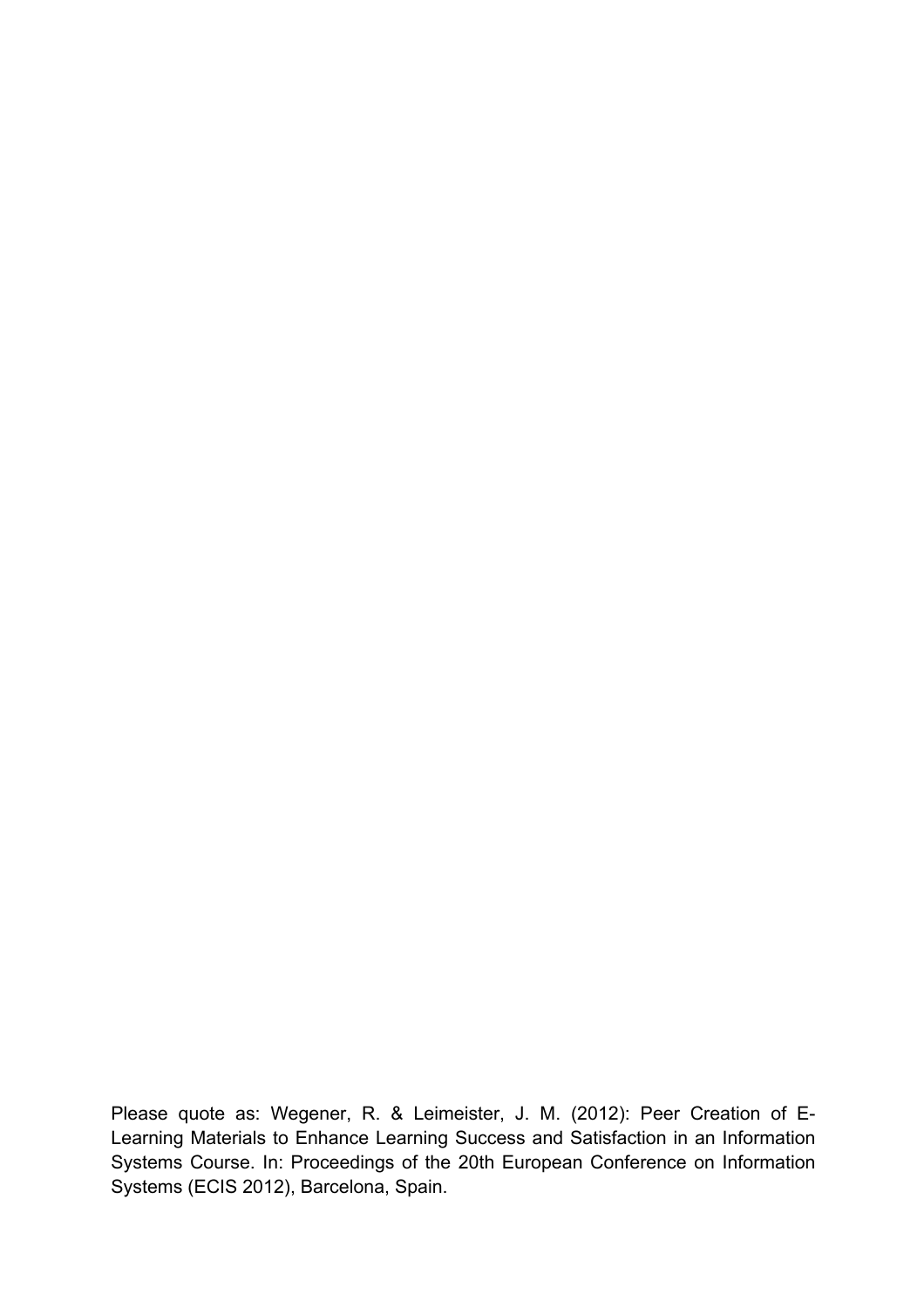# **PEER CREATION OF E-LEARNING MATERIALS TO ENHANCE LEARNING SUCCESS AND SATISFACTION IN AN INFORMATION SYSTEMS COURSE**

Wegener, René, Kassel University, Pfannkuchstraße 1, 34121 Kassel, Germany, wegener@uni-kassel.de

Leimeister, Jan Marco, Kassel University, Pfannkuchstraße 1, 34121 Kassel, Germany, leimeister@uni-kassel.de

#### **Abstract**

*Creating up-to-date high quality learning materials requires significant resources many instructors cannot afford, especially when it comes to appealing eLearning materials. Peer creation may help to address this challenge. However, existing concepts of peer learning focus mostly on enhancing active discussion and reflection. Thus far, little to no research has addressed processes of systematically creating modular, re-usable learning materials and evaluated the extent to which these materials can enrich the learning experience. To close this gap, we transferred principles of traditional peer learning onto the creation of self-contained, high quality eLearning materials: Web Based Trainings that served as an interactive script and multiple-choice tests as peer assessments. These learning materials were used in a large-scale Information Systems course [1](#page-1-0) . We analyzed user logs, measured learning outcomes by a pre- and post-power-test (n = 164) and evaluated learner satisfaction by an online questionnaire (n = 128). Results show a significant correlation between usage of the peer created eLearning materials and learning outcomes, as well as satisfaction. The study contributes to the pedagogical research by adapting and evaluating traditional peer learning concepts onto eLearning content creation. To practitioners, it reveals ways of creating high quality eLearning materials in spite of limited resources.* 

*Keywords: eLearning, Blended Learning, peer learning, peer creation, peer assessment, Web Based Training*

<span id="page-1-0"></span><sup>&</sup>lt;sup>1</sup> Parts of this research were funded by the German Federal Ministry of Education and Research in the project BlendedContENT [\(www.blendedcontent.de\)](http://www.blendedcontent.de/), FKZ 01PF08022A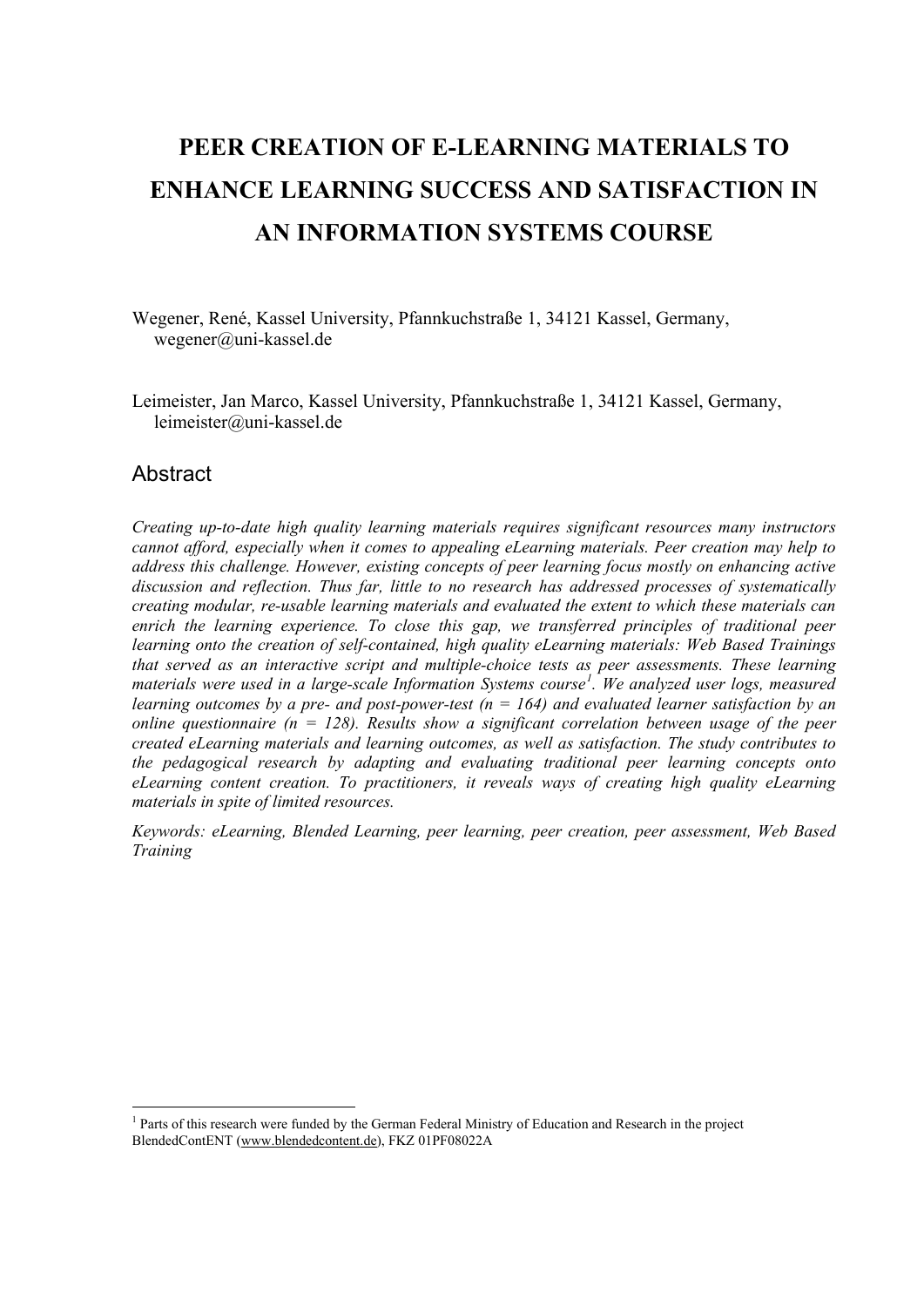# 1 Purpose

German Universities are facing the challenge of increasing numbers of students and stagnating resources. Instructors are often forced to deliver their learning and teaching services through large scale lectures which suffer from a lack of interactivity and individualization. Different learning styles as well as previous experiences of students cannot be taken into account individually. eLearning was supposed to close this gap, at least partially through offering visually appealing, interactive learning materials making use of the multimedia possibilities of modern PCs. However, the production of high quality eLearning materials requires skills in education, content creation and maybe even programming or media editing. Many instructors do not have the resources to create these kinds of learning materials. Thus, university eLearning often still refers to electronic scripts and blackboards.

One way to face this challenge is to delegate more responsibility to learners, e.g., through peer creation. This term refers to learners creating content for their companions. Usually peer creation takes place in Web 2.0 media such as forums and Wikis, and is focussed on discussions between learners, often moderated by the instructor. We propose a different concept of eLearning peer creation. In this concept, students create multimedia and interactive learning materials for peers that are supposed to supplement or even replace traditional scripts in the long run. The concept is based on well-known approaches of peer learning, and is highly scalable. That way we try to create a constant flow of high quality learning materials to support our Information Systems (IS) courses.

The eLearning peer creation concept is applied onto two different processes of content creation, with students creating complex Web Based Trainings (WBTs) as well as more light-weighted multiplechoice tests. These processes were implemented in the IS courses of a German university. The peer created eLearning materials were then used in a large scale lecture, and evaluated with regard to learners' satisfaction, usage of the materials and learning outcomes. Results implicate that the peer created eLearning materials were well received and contributed to the learning experience.

Our research framework was based on Action Research [\(Susman and Evered, 1978\)](#page-12-0): We diagnosed the problem situation as stated above, planned our actions based on existing peer learning concepts (section 2), took action by applying these concepts onto our eLearning peer creation processes (section 3), evaluated the results (sections 4 and 5) and specified our learning (sections 6 and 7).

This work contributes to the didactical research by applying traditional concepts of peer learning to multimedia eLearning material creation. It presents two different structured processes of content creation and proves their potential. To practitioners, this paper shows concrete ways of how to create high quality eLearning content with limited resources in mind.

# 2 Basics of peer learning, multimedia learning and peer creation

# **2.1 Didactical basics of peer learning**

Learning is a change in the state of the human and its behaviour, and is based on experiences [\(Gagne,](#page-12-1)  [1984\)](#page-12-1). These experiences can occur in different situations, e.g., social interactions such as conversations and discussions [\(Alavi et al., 2002\)](#page-11-0). The learning paradigm of Social Constructivism [\(Vygotsky, 1988\)](#page-12-2) even posits that learning in general is an active process of constructing mental models through interaction with other human beings.

Peer learning is based on theories of Social Constructivism and refers to learning with and from companions of an equal status [\(Topping, 2005\)](#page-12-3). There are different approaches towards peer learning involving different levels of equality between the learners. On the one hand, it can be based on strict role concepts with one peer acting similar to a traditional instructor [\(Topping, 2005,](#page-12-3) [Damon, 1984\)](#page-12-4),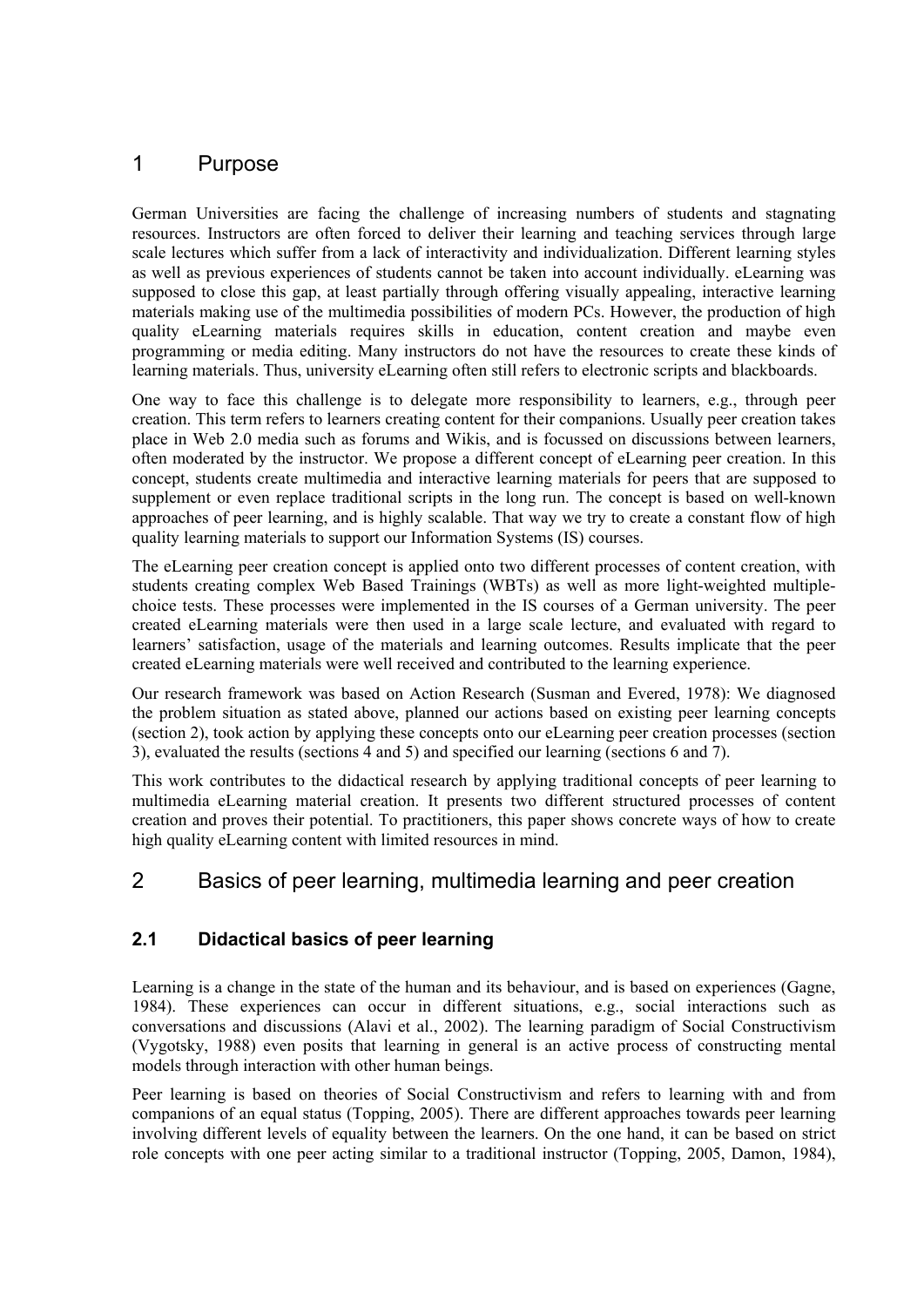e.g. in peer tutoring. On the other hand, peer learning may be based on equal status and mutual engagement like in cooperative learning [\(Topping, 2005\)](#page-12-3). Peer learning in general is supposed to have several positive effects on learners. Through discussions cognitive conflict arises fostering critical thinking and reflection [\(Damon, 1984\)](#page-12-4) as well as improving communication skills [\(Topping, 2005\)](#page-12-3). Learners gain responsibility for themselves and others [\(Mynard and Almarzouqi, 2006\)](#page-12-5) and may gain more self-esteem. Team mates have also proven to increase the learners' motivation [\(Gerald, 2010\)](#page-12-6).

Peer learning also promises to be a cost-effective way of learning and teaching. As early as 1987 Levin et al. revealed that peer learning outperformed other learning methods, including computerassisted instruction, in an elementary school setting [\(Levin et al., 1987\)](#page-12-7). The cost-effectiveness of peer learning is also stated by Goto and Schneider [\(2010\)](#page-12-8). However, since technological possibilities have increased, today peer learning is often supported by IT tools, e.g. in Virtual Communities. Since many Web 2.0 tools such as Blogs allow for ratings and comments, they are perfectly suited for peer assessment purposes [\(Chang et al., 2008\)](#page-11-1). The mutual content creation in Web 2.0 contexts adds another element to peer learning: the concept of peer creation.

#### **2.2 Peer creation in educational contexts**

The concept of peer production or peer creation, the term used throughout this work, is rooted in the phenomenon of Co-creation which has gained importance in recent years [\(Zwass, 2010\)](#page-12-9). Co-creation describes that the separation between producers and consumers is blurring in the digital age. Instead customers create value themselves, e.g. by adding articles to an online encyclopedia like Wikipedia. The resulting product is often referred to as user-generated content (UGC) which contains three defining aspects [\(OECD, 2007\)](#page-12-10): It is published in some way on a platform in the Internet, its creation demands a certain amount of creative effort and it is created outside of professional routines. The last aspect also means that creation often is not commercially but intrinsically. A typical example of peer creation is Open-source software development, in which enjoyment of the development process is one of the main motivators for contributors [\(Lakhani and Wolf, 2003\)](#page-12-11). One of the main advantages of peer creation is that often a mass of people is involved. Through the collaboration between these participants, including editing and validation, the final product is much more elaborated than that of single person [\(Blohm et al., 2011\)](#page-11-2). The joint creation process is usually enabled through Social Media.

Since creating high quality learning materials is a resource intensive process, ideas of peer creation have been applied to educational contexts as well. In this case, learners as customers of a learning service add value to this service themselves by supplementing it with their own contents. The structure and goals of this process may be open or predetermined by an instructor [\(Auvinen, 2009\)](#page-11-3). The focus however usually lies on the creation process itself and not on the resulting content. This peer created content is usually situational, it consists of single postings, discussions and edits. While those involved may highly benefit from the processes surrounding the content creation, the results are not designed as modular, re-usable and independent learning units. In addition, quality management of these contents arises as a major issue. Thus, our research focuses on peer creation of re-usable, modular eLearning materials. To address the challenge of quality management we adapt principles from peer learning theories as described above to the peer creation process.

#### **2.3 Principles for designing eLearning materials**

eLearning materials in general offer some advantages compared to traditional textbooks. One of the key advantages of multimedia learning is that the same contents can be explained in different ways, e.g., by narration and visualization, which means that different sensory memories are being addressed [\(Mayer, 2003\)](#page-12-12). In addition, multimedia materials can offer different ways of interaction. Research in multimedia learning has identified several key principles for effective presentation of educational content [\(Moreno and Mayer, 2007,](#page-12-13) [Clark and Mayer, 2008\)](#page-11-4). These principles are used to avoid cognitive overload and express facts in an effective way. They include to use words and relevant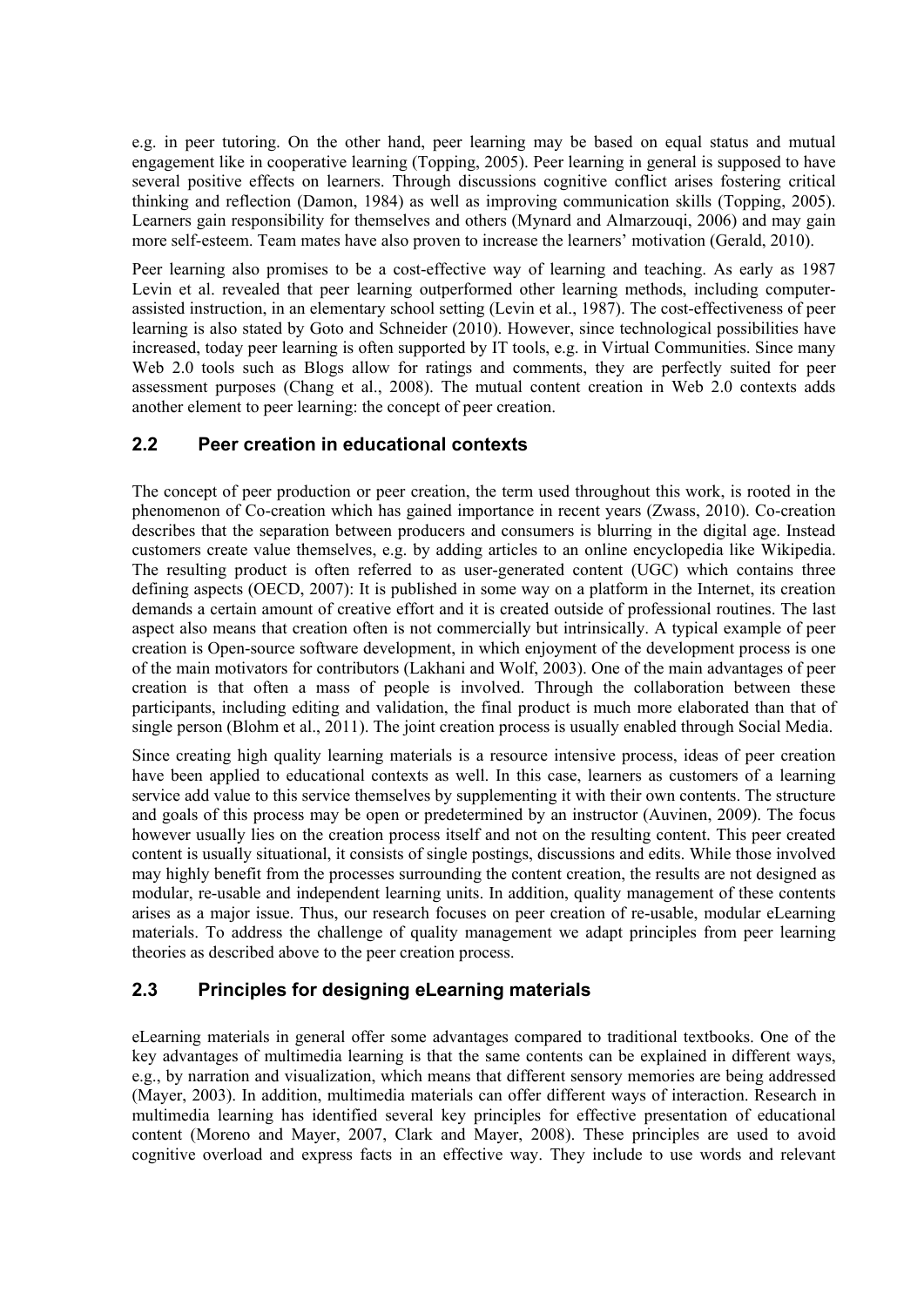visuals rather than words alone (multimedia), to exclude extraneous words and visuals (coherence), to use easy to understand language and address the learner directly (personalization), to point out key concepts which the WBT refers to at the beginning (pretraining), to divide the WBT into several sequences addressing different learning goals (segmenting) and to offer explanatory feedback for all assessments (feedback).

Apart from questions of presentation, eLearning materials like other forms of learning content should be developed following some instructional design principles. A set of well known principles comes from the ARCS model of instructional design [\(Keller, 1987\)](#page-12-14). This model states that to raise motivation in learning, instructors should try to get students' attention (A), show the relevance of the learning goals (R), raise students' confidence to achieve these goals (C) and finally leave them satisfied with the results of their learning process (S). To conclude, effective eLearning materials need to take into account cognitive aspects of presentation as well as instructional design aspects.

# 3 Developing structured processes for eLearning peer creation

# **3.1 Background of the research project**

The study was based on two IS courses at a German university. The evaluation took place in the large scale lecture "Introduction to Business Informatics." Topics covered different basics of Information Systems, as well as data and business process modelling. The course is offered each semester to around 200-300 students. All students participating had the opportunity to borrow a mobile device, such as a netbook, in order to make full use of any eLearning materials. The course itself consisted of 13 lectures and four tutorial sessions of three hours each that focussed on applying modelling techniques. All learning materials and information were offered through the university's learning management system (LMS). Usage of all eLearning materials was generally optional since there was also a traditional script. Usage of the peer-created contents was not rewarded with any bonus points for the exam. Students attending the lecture however were asked by the instructor to participate in the peer creation activity that will be discussed later on.

# **3.2 Adapting principles of peer learning to peer creation**

In this study we attempted to implement structured processes of eLearning peer creation and evaluate their benefit. As a first step we identified key principles of peer learning from the literature and adapted them to learning material peer creation (Table 1). These principles are based on requirements that have proven to be important for successful peer learning. We then implemented and evaluated two distinct creation processes. The first one transferred the concept of peer tutoring to content creation. Students would act as teachers and develop their own WBTs through the course of a whole semester. The WBTs were developed in a separate seminar but used in the already mentioned large scale lecture. The second peer creation process focussed on a fast, light-weighted peer-assessment activity where each student acted as both teacher and learner (or assessor and assessed).

| No. | Principle                                                                                          |
|-----|----------------------------------------------------------------------------------------------------|
|     | Clear and focused instructions to all participants (Hall and Stegila, 2003)                        |
|     | Making learners responsible of their learning product, i.e. the WBT (Hall and Stegila, 2003)       |
|     | Ensuring sufficient expert knowledge of the creators (Damon, 1984)                                 |
|     | Training in didactics, communication/explanation skills and media usage (Damon, 1984, Webb, 2010)  |
|     | Regular supervision by the professional instructor (Damon, 1984, Hall and Stegila, 2003)           |
| 6   | Offering well structured peer interactions (Webb, 2010) and peer assessments aiming at open-ended, |
|     | suggestive feedback (Topping, 1998)                                                                |

*Table 1. Principles that served as guideline for the creation process.*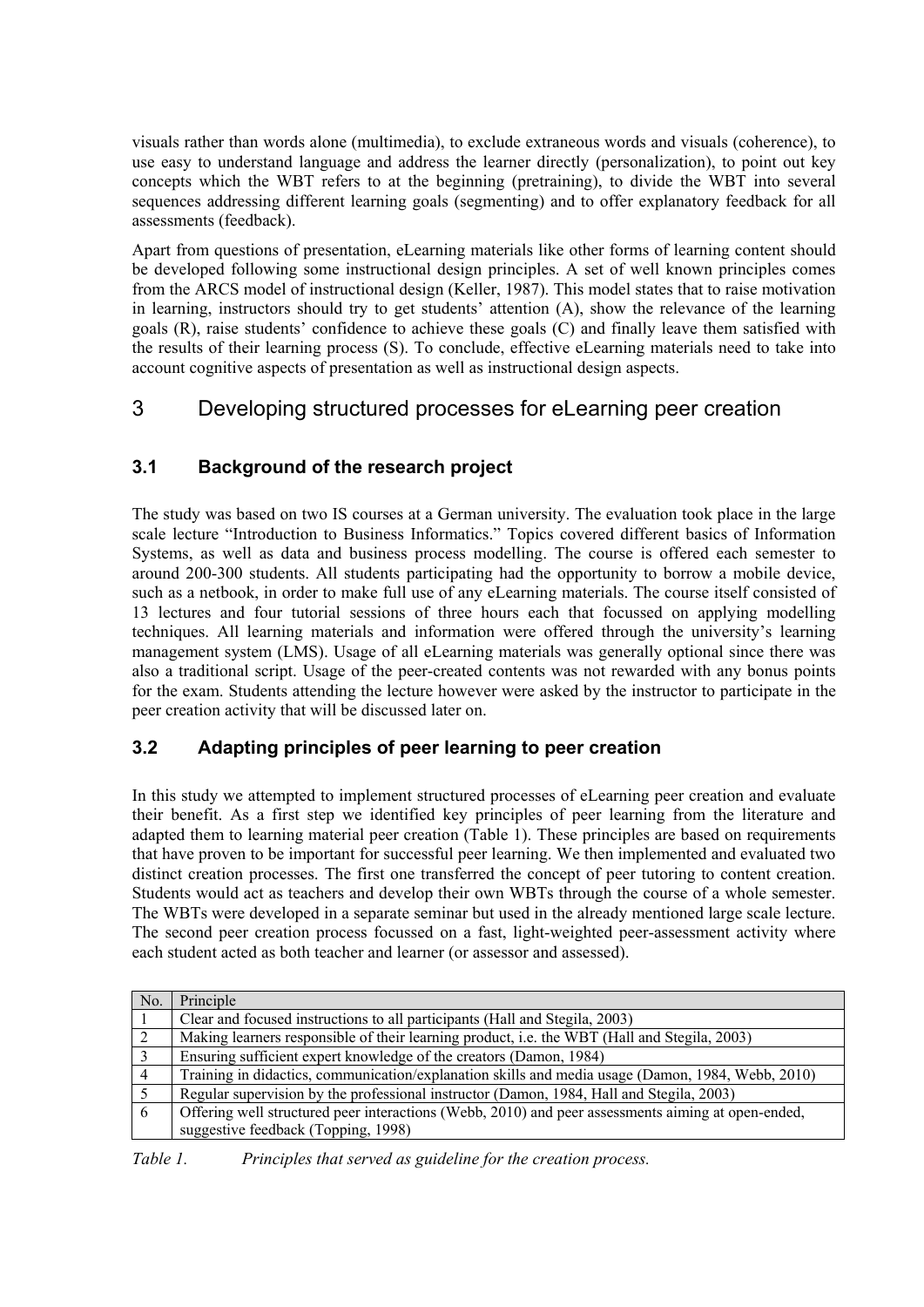#### 3.2.1 Process 1: Peer creation of Web Based Trainings

Basically, the WBTs were created by students in a seminar on "Web Engineering". These are business and economics students that have already completed the "Introduction to Business Informatics" course. Most do not have any didactical, media editing or programming skills. Normally, students in this seminar would learn basics of Web Engineering from an example such as a homepage. For this purpose, in several seminar sessions they are introduced to the authoring software Adobe Flash. For the research project the seminar was supplemented by an additional instructor who focussed on didactical and factual aspects of the WBTs. Thus, while one instructor would teach the students basics of Web Programming like before, the second would offer feedback to contents and structure of the WBTs. Ideally this instructor should also be (and in this case was) the one who would eventually use the WBTs in his course, i.e. "Introduction to Business Informatics". The WBT creation process itself is very focussed on self-regulated learning and around the product of the WBT, which, in fact, makes up most of the final grade. The process is structured in several steps (Table 2).

| Step | Description                                                                                              |  |  |  |  |  |  |  |
|------|----------------------------------------------------------------------------------------------------------|--|--|--|--|--|--|--|
|      | The instructors explain the course structure, expectations and grading modalities (principle 1) with     |  |  |  |  |  |  |  |
|      | students being fully responsible of their WBT (principle 2). Students are informed in which course the   |  |  |  |  |  |  |  |
|      | instructors might use their WBTs but that they retain full copyright of their work.                      |  |  |  |  |  |  |  |
| 2    | Each student is randomly assigned one topic from the course "Introduction to Business Informatics"       |  |  |  |  |  |  |  |
|      | which they already participated in (principle 3).                                                        |  |  |  |  |  |  |  |
|      | They receive a summary of their topic explaining main contents that should be addressed and possible     |  |  |  |  |  |  |  |
|      | learning goals (principle 1). Based on this, they search for further literature (principle 3).           |  |  |  |  |  |  |  |
| 4    | Simultaneously students are introduced to basics of Web Design and structuring and visualizing           |  |  |  |  |  |  |  |
|      | contents. They receive guidelines containing best-practices for WBT creation (principle 4).              |  |  |  |  |  |  |  |
|      | They create a draft storyboard which is a table of contents explaining the learning goals of their WBT.  |  |  |  |  |  |  |  |
|      | They receive timely feedback on this draft from the instructor (principle 5).                            |  |  |  |  |  |  |  |
|      | They create a final storyboard with all contents and assessments of the WBT. They again receive          |  |  |  |  |  |  |  |
| 6    | individual feedback, this time in a session with one of the instructors (principle 5).                   |  |  |  |  |  |  |  |
|      | They create a first working version of the WBT which is peer-reviewed by two others students. To do      |  |  |  |  |  |  |  |
|      | so, students receive guidelines on how to give qualitative, open-ended, suggestive advice (principle 6). |  |  |  |  |  |  |  |
| 8    | The students create the final WBT which, in this course, makes for most of the final grade (principle    |  |  |  |  |  |  |  |
|      | 1). The best WBTs are chosen to be used in the course "Introduction to Business Informatics."            |  |  |  |  |  |  |  |

*Table 2. Process of WBT peer creation*

Students are first introduced to the seminar, especially its purpose, how the WBTs will be used, and how the creation process will work (step 1). They randomly receive one topic from the "Introduction to Business Informatics" course (step 2). Most of them have attended this course in an earlier semester and thus already have some knowledge concerning their topic. They also receive a short summary created by the instructors containing possible learning goals and contents for the WBT (step 3). Based on this, they look for further literature. After they have learned more about their topic they select and adjust about three to four of the learning goals from the summary for their WBTs. They write down these learning goals and a short description of each of those in a draft storyboard which reveals the proposed structure of the WBT. The instructors offer feedback regarding the storyboards to each student. Detailed work on the actual WBTs only starts after instructors and students have agreed upon a reasonable WBT structure and suitable learning goals (step 5). Based on this agreement the students create a final version of the storyboard containing all learning goals, texts, pictures and assessments (step 6). They receive a further feedback from the instructors on this final version. During the whole process of storyboard creation students already learn basics of Web Design (step 4). Based on what they have learned and their storyboards they finally create the WBT. A first version gets peerreviewed by two other students as a further measure of quality management (step 6). Then they create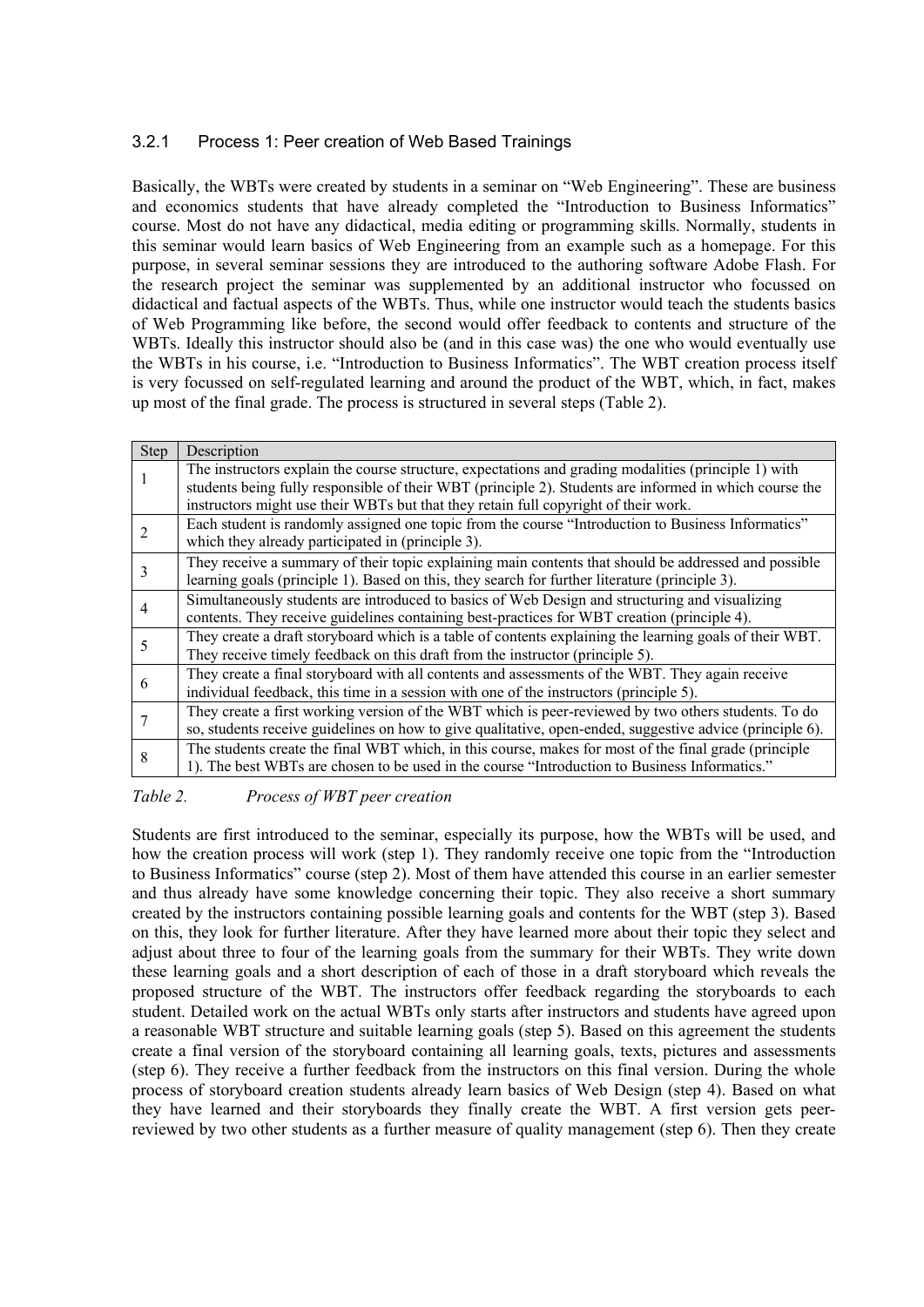the final version which is assessed by the instructors (step 8). The best WBTs are used in the course "Introduction to Business Informatics".

During the whole process students may always contact the instructors for any questions. In addition they can orient themselves at different guidelines they receive. These contain templates for the WBT layout to ensure visual consistency of the WBTs as well as examples and hints to create animations, interactive elements and assessments. Students are advised to take the elements of the ARCS instructional design model into account as explained in section 2. Following the ARCS model, they should catch the users' attention by implementing different forms of interaction like controllable animations or various assessments. The relevance of the topic should be expressed by using examples from practice fields showing which problems are addressed by the learning contents. They should raise confidence by explaining what the learner will be able to do after completing the WBT, stated as learning goals right at the beginning. Finally, users should feel satisfied by completing the WBT in the way that every learning goal gets assessed at the end, so the user realizes what he has achieved so far. The examples also show how the principles of multimedia learning as explained in section 2 may be applied to the WBTs. E.g. students are taught that every learning goal should make up one encapsulated segment in the WBT (segmenting principle) or that complex issues should be explained by using words and additional visualizations (multimedia principle). Assessments should address all learning goals and should be enhanced by feedback explaining why an answer is right or wrong (feedback principle). These guidelines are supposed to enhance the quality of the WBTs and guarantee a similar look and feel (see Figure 1 for an impression).



*Figure 1. Examples of peer created WBTs.*

Since the seminar is offered each semester with participant numbers ranging from about 15 to 40, a continual production process of new materials is guaranteed. In this way, older WBTs can be replaced by new ones from time to time. In the evaluation semester, a total of 18 WBTs were used.

One thing to mention at this point is potential ethical issues. In contrast to voluntary forms of peer creation, the WBTs were a substitute for a regular exam. The peer creation process was extrinsically motivated through the course grade. This might raise concerns regarding the integration of the students into the creation process. To address this issue, students were informed at the beginning of the course that the WBTs they created might be used in the course "Introduction to Business Informatics". Participation in the seminar required them to grant the instructors the right to use the materials for teaching purposes. Still all students retained the full copyrights of their creations. Apart from that, no student had to attend the seminar but had at least one alternative course to choose. Additionally, regular evaluations of the seminar revealed that the students creating the WBTs perceived this procedure as interesting and satisfying [\(Wegener et al., 2010\)](#page-12-18).

#### 3.2.2 Process 2: Peer creation of multiple-choice tests

While the WBT creation was delegated to students from a Web Engineering seminar, the creation of multiple-choice tests was directly implemented into the large scale lecture "Introduction to Business Informatics" itself. As stated earlier, all students in the course had some sort of mobile device which allowed for IT-supported material creation. The activity we implemented was called "Co-Create Your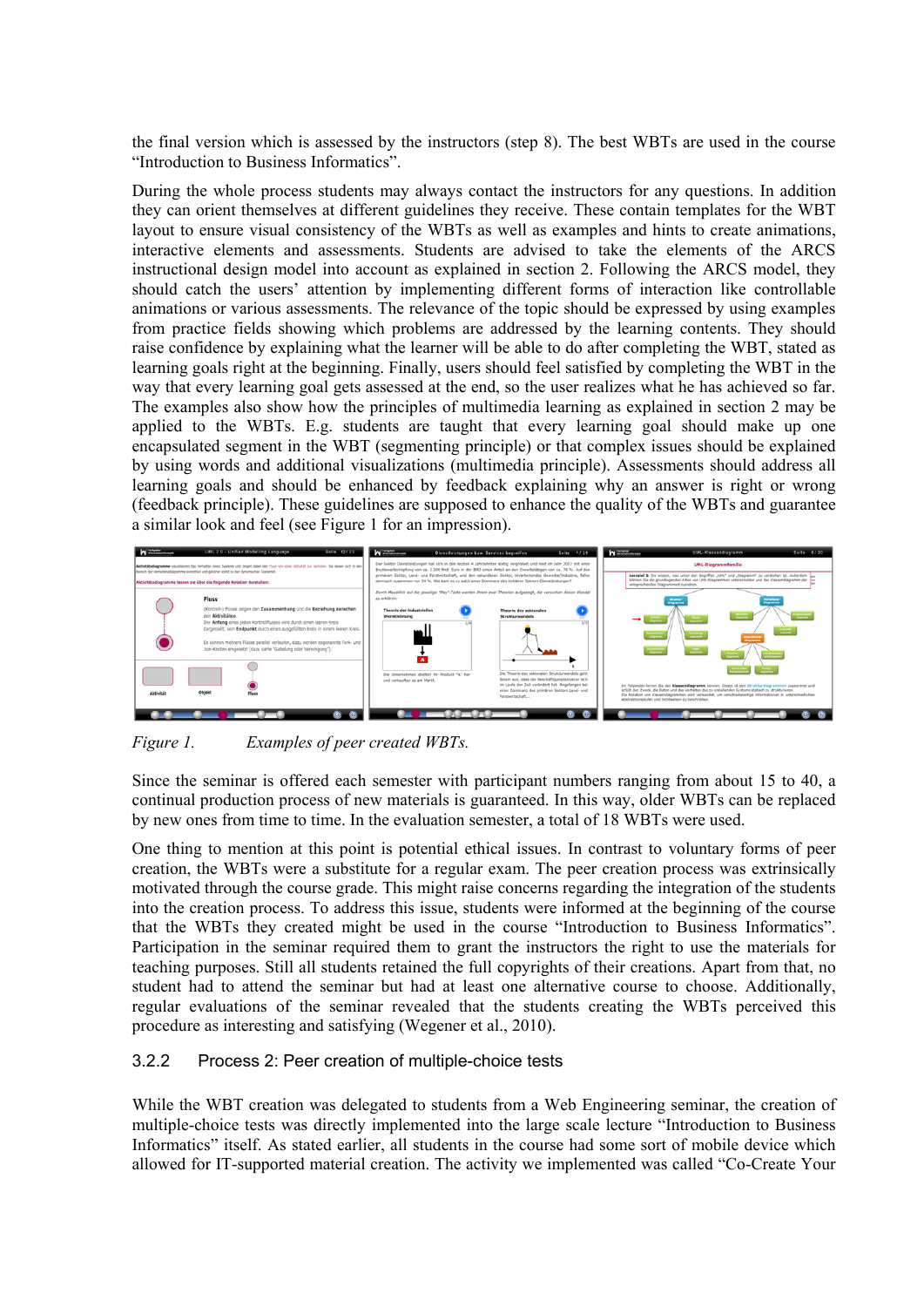Exam!" The idea behind this method is that in traditional frontal lectures, students' concentration will drop after some time. To avoid this decline of concentration, Olmsted [\(1999\)](#page-12-19) recommends an active mid-lecture break, which gives students time to refresh, to reflect and to engage with one other.

During our activity, students create small true-or-false statements with regard to the topic they have just learned about (principle 3). Each student enters exactly three statements containing at least one true and one false item (principle 1). The statements are entered on their mobile device and sent to a database. Students then directly receive three items from their peers which they are supposed to solve. The usage of IT also allows for some supplementation of the traditional peer assessment process: Five items are randomly delivered to the instructor who solves them on-screen during the lecture, enabling a sort of interaction between students and instructor. Knowing that one's item might be shown onscreen is also supposed to enhance the items' quality (principle 5). In addition, all items are stored in a database and made available through the LMS. Quality management is implemented to the degree that any student solving one of the items is also supposed to contribute a five-star-rating (principle 6). After one week, just before the next lecture starts, the instructor chooses 20 of the best rated items which will be available on the LMS permanently as tests. In this way, the bridge between face-to-face sessions and online activities is closed, at least to some extent, since the items created during the lecture are carried over to the virtual space of the LMS. In addition, some of the items are used in the final exam (the multiple-choice part makes up about 30% of the exam), and thus the activity's name: "Co-Create Your Exam!" While the peer ratings help to find those items of a higher quality, the instructor is still responsible of choosing items that align with the actual learning goals of the course. Additionally, the students are told that the peer created items do not necessarily reflect the final exam with regard to difficulty and the priority of single topics.

The implementation of this process was subject to one major shortcoming: The final version of the application we used was only available from the seventh to the thirteenth lecture. While the activity of creating items and solving those of a peer was conducted from the beginning, transferring the data to a database and as a multiple-choice test to the LMS was only available about half way through the semester. This means that the peer-created multiple-choice test covered only about half of the topics.

# 4 Evaluation design and instruments

# **4.1 Measurement of satisfaction**

Satisfaction with the course in general, as well as satisfaction with specific elements such as the learning materials, was measured by an online questionnaire. It contained items with regard to traditional dimensions of learner satisfaction [\(Cohen, 1981\)](#page-11-5), including skill level of the instructor, instructor's rapport (empathy and friendliness), course structure, course difficulty and level of interaction. We supplemented the questionnaire by dimensions taken from eLearning success models for evaluating perceived quality of the eLearning materials. The items we added covered technological quality (such as the look and feel), flexibility and usefulness in the learning process [\(Sun et al., 2008,](#page-12-20) [Ozkan and Koseler, 2009\)](#page-12-21). In addition, we asked for perceived usage of the different eLearning materials. All items were rated on a Likert scale ranging from 1 (full agreement) to 5 (no agreement). The questionnaire was available online for several days before the exam. Participation was voluntary.

# **4.2 Measurement of eLearning usage**

In addition to the questionnaire we used server logs to measure the actual usage of the different eLearning materials by each of the students. This was only possible since all names used in the LMS were fictional. The log system tracked whenever a student followed the link to one of the learning materials. While the LMS did not log how much time some person spent on a specific material, the tracking still allowed for counting how often a student used a specific form of eLearning material.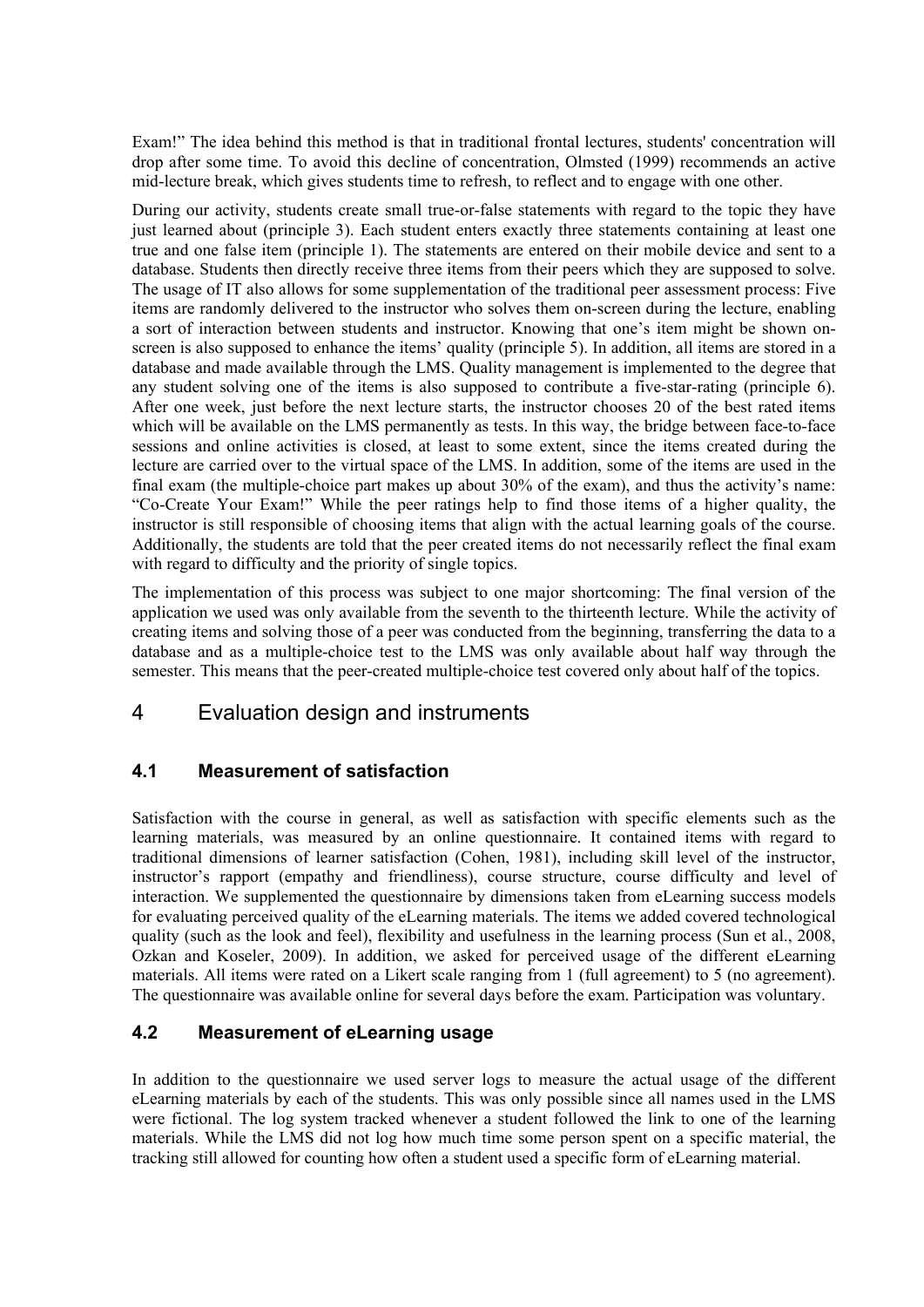# **4.3 Measurement of learning outcomes**

A suitable way to measure learning outcomes should take into consideration the kind of knowledge learners are supposed to acquire. In this research project, we focussed on the cognitive outcomes (such as basic knowledge of terms in the IS domain) and understanding concepts (such as business process modelling). As suggested by Kraiger et al. [\(1993\)](#page-12-22), we used a power test to measure these outcomes. It was a multiple-choice-test containing 20 items that were mutually created by two instructors. The questions were designed to cover the course's learning goals equally. In order to measure knowledge gains, the test was conducted two times, as a pre- and post-test, at the start of the semester during the first tutorial sessions (without any feedback on correct or incorrect answers) and online a few days before the exam. Participation in the second test was voluntary, but most students took part as preparation for the exam. Knowledge gain was measured as the difference between post- and pre-test.

With the results of the post-test we also conducted a split-half test reliability analysis. The twenty items were divided into two groups by the odd-even method. The post-test was taken by 248 students. From these, we excluded tests being conducted within less than five minutes which marked the fifth percentile of the data, hinting at random selection of at least several items. This reduced the sample to 233 tests. Between the two halfs of the test a total correlation of 0.558 was revealed to be significant at the level of 0.01. The reliability computed by the Spearman-Brown formula was 0.72 which can be considered moderate, and suggests that the test can be used for estimating learning outcomes.

# 5 Results

# **5.1 Results with regard to students' satisfaction**

We first present main results of the questionnaire with regard to the overall satisfaction, as well as the satisfaction with the eLearning materials and the peer assessment activity (Table 3).

| Dimension   | Item                                | Mean | Stand, Dev. |
|-------------|-------------------------------------|------|-------------|
| Course      | Satisfaction                        | 2.38 | 0.852       |
| Overall     | Comparison to Other Courses         | 2.41 | 0.827       |
|             | Innovativeness                      | 1.88 | 0.869       |
|             | Recommendation                      | 2.37 | 1.079       |
| Course      | Structure                           | 1.98 | 0.827       |
| Structure   | Contents                            | 2.70 | 0.993       |
|             | Relevance                           | 2.50 | 1.027       |
|             | Materials                           | 1.98 | 0.874       |
|             | <b>Transparency of Requirements</b> | 2.43 | 1.009       |
| Interaction | Interactivity                       | 2.13 | 0.942       |
|             | Participation                       | 2.65 | 1.181       |
| Videos      | Appearance                          | 2.34 | 1.111       |
|             | Good For Recapitulation             | 1.84 | 0.976       |
|             | Usage                               | 2.22 | 1.310       |
| <b>WBTs</b> | Appearance                          | 2.11 | 0.941       |
|             | Interactivity                       | 2.09 | 0.882       |
|             | Good For Recapitulation             | 2.02 | 0.887       |
|             | Usage                               | 2.62 | 1.043       |
| Co-Create   | Is Fun                              | 2.72 | 1.101       |
| Your Exam!  | Useful                              | 2.41 | 1.061       |
|             | Usage                               | 2.75 | 1.230       |

*Table 3. Mean results of the questionnaire (1= best score, 3= neutral, 5= lowest score)*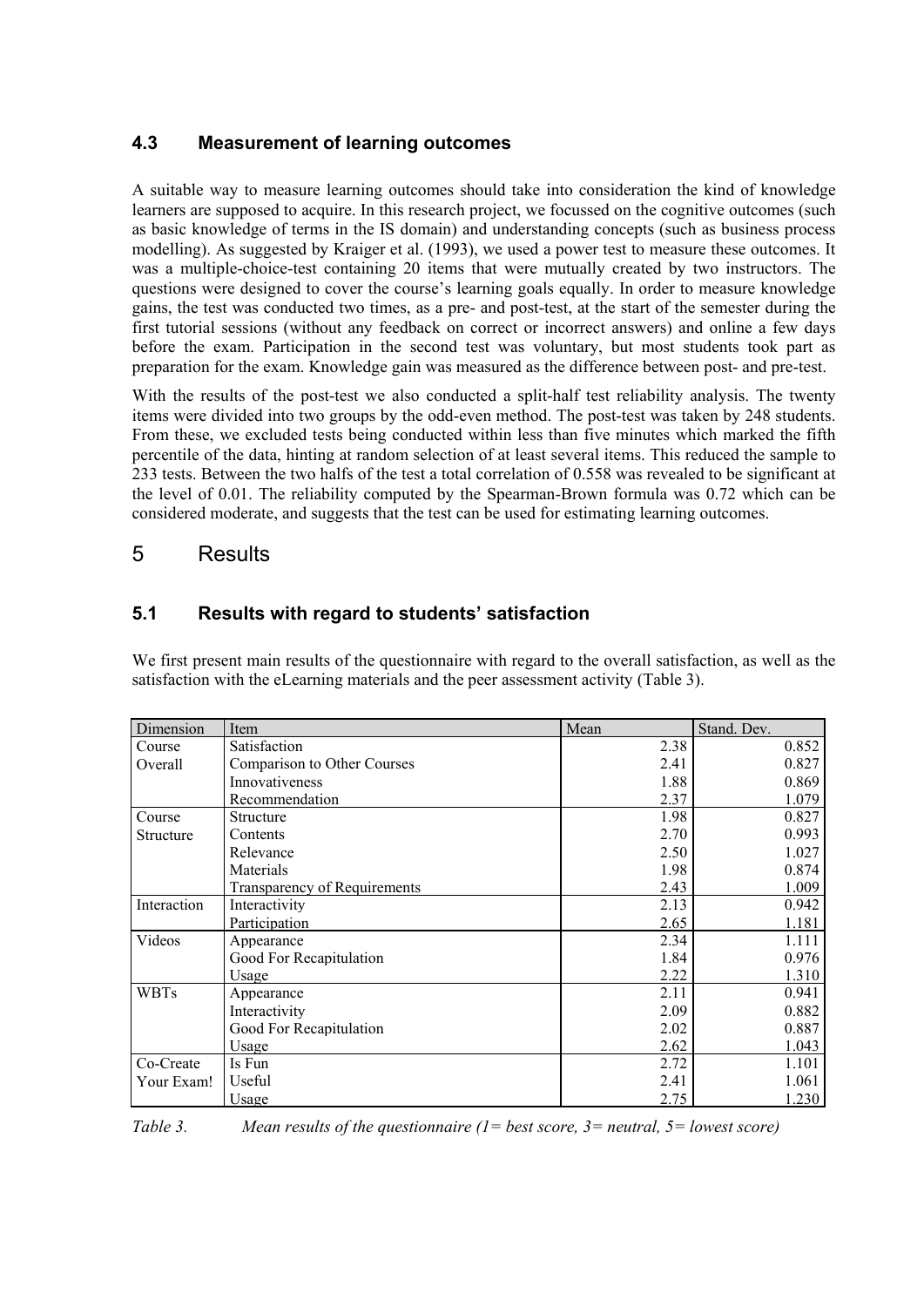128 students participated in the questionnaire. The course was moderately well perceived with an overall satisfaction rating of 2.38. The most striking facts are that the perceived interactivity and quality of the learning materials in general received very good ratings (2.13 and 1.98), especially keeping in mind that this was a large scale lecture that usually lacks interactivity. The statement that the WBTs are useful to recapitulate the lecture was rated with a mean of 2.02 indicating a high level of quality of this peer created material. Overall, the WBTs scored on a similar level as the Videos from the lecture. Visual appearance and interactivity of the WBTs were rated high as well (2.11 and 2.09), which indicates a high perceived quality level. The activity "Co-Create Your Exam!" was less appreciated but still rated positively with values ranging from around 2.4 to 2.7. One major factor behind these ratings may be that participation in this activity was requested during the face-to-face lectures, while usage of the pure eLearning materials was completely voluntary. The relatively high standard deviations of perceived usage of Videos, WBTs and "Co-Create Your Exam" indicate that learners indeed differ much with regard to their personal learning preferences.

The next step of our evaluation was to search for correlations between perceived usage of the peer created eLearning materials and learners' satisfaction. A Kolmogorov-Smirnov test in SPSS revealed that the data were not normally distributed. Thus, we had to use a non-parametric two-sided test (Kendall-Tau-b) to check for correlations (Table 4). Perceived usefulness and usage of the WBTs significantly correlate with overall satisfaction and satisfaction with content. Perceived usefulness and usage of "Co-Create Your Exam!" also correlate significantly with overall satisfaction as well as perceived interaction. The effect sizes are on a medium level [\(Cohen, 1992\)](#page-11-6). Students making active use of the WBTs and the co-creation activity perceived the course to be more interactive and generally more satisfying. In contrast to this, the perceived usage of the Videos did not correlate with satisfaction or interactivity on a statistically significant level. This indicates that the less typical eLearning materials, the WBTs and co-created assessments, as well as the activating aspect of "Co-Create- Your Exam!" may in fact have contributed to course satisfaction and interactivity.

|               | Satisf.  | Content  | Interact. | Materials | Videos   | Videos   | <b>WBTs</b> | <b>WBTs</b> | Co-Cr.   | $Co-Cr.$ |
|---------------|----------|----------|-----------|-----------|----------|----------|-------------|-------------|----------|----------|
|               |          |          |           |           | Useful   | Usage    | Useful      | Usage       | Useful   | Usage    |
| Satisfaction  | 1.000    | $.557**$ | $.276**$  | $.416**$  | $.313**$ | .127     | $.370**$    | $.321**$    | .297**   | $.159*$  |
| Content       | $.557**$ | 000.1    | $.173*$   | $.350**$  | $.278**$ | $.160*$  | $.251**$    | $237**$     | $.208**$ | .090     |
| Interactivity | $.276**$ | $.173*$  | 1.000     | $.405**$  | .092     | $-.041$  | $.278**$    | .083        | $.412**$ | $.242**$ |
| Materials     | $.416**$ | $.350**$ | $.405**$  | 1.000     | $.307**$ | .101     | $.406**$    | $.174*$     | .329**   | $.151*$  |
| Vid. useful   | $.313**$ | $.278**$ | .092      | $.307**$  | 1.000    | $.515**$ | $.324**$    | $.160*$     | $.247**$ | .003     |
| Vid. usage    | .127     | $160*$   | $-.041$   | .101      | $515**$  | 1.000    | .083        | .110        | $-.036$  | $-244**$ |
| WBT useful    | $.370**$ | $251**$  | $.278**$  | $406**$   | $.324**$ | .083     | 1.000       | $.527**$    | $.346**$ | .075     |
| WBT usage     | $.321**$ | $237**$  | .083      | $.174*$   | $.160*$  | .110     | $.527**$    | 1.000       | $.253**$ | $.203**$ |
| CoCr useful   | .297**   | $.208**$ | $.412**$  | 329**     | $.247**$ | $-.036$  | $.346**$    | $.253**$    | 1.000    | $.418**$ |
| CoCr usage    | $159*$   | .090     | $.242**$  | $151*$    | .003     | $-244**$ | .075        | $.203**$    | .418**   | 1.000    |

*Table 4. Correlations between satisfaction and specific learning materials (\*\* correlation significant with*  $p \leq 0.01$ *, \* correlation significant with*  $p \leq 0.05$ *)* 

#### **5.2 Results with regard to students' learning outcomes**

First we compared the mean results of the pre- and post-power-tests. The mean score from the pre-test  $(n = 206)$  was 4.58 out of 20, the mean score from the post-test  $(n = 233)$  was 8.85. A Mann-Whitney-U-Test revealed that the difference of the mean scores was significant at  $p \leq .001$  and thus a general knowledge gain can be assumed. Since a Kolmogorov-Smirnov test showed that the results of the exam as well as the values of the media usage were not normally distributed, we again used Kendall-Tau-b for the correlation analysis between media usage and learning success. In total, 164 students completed both tests and were incorporated in the analysis (Table 5).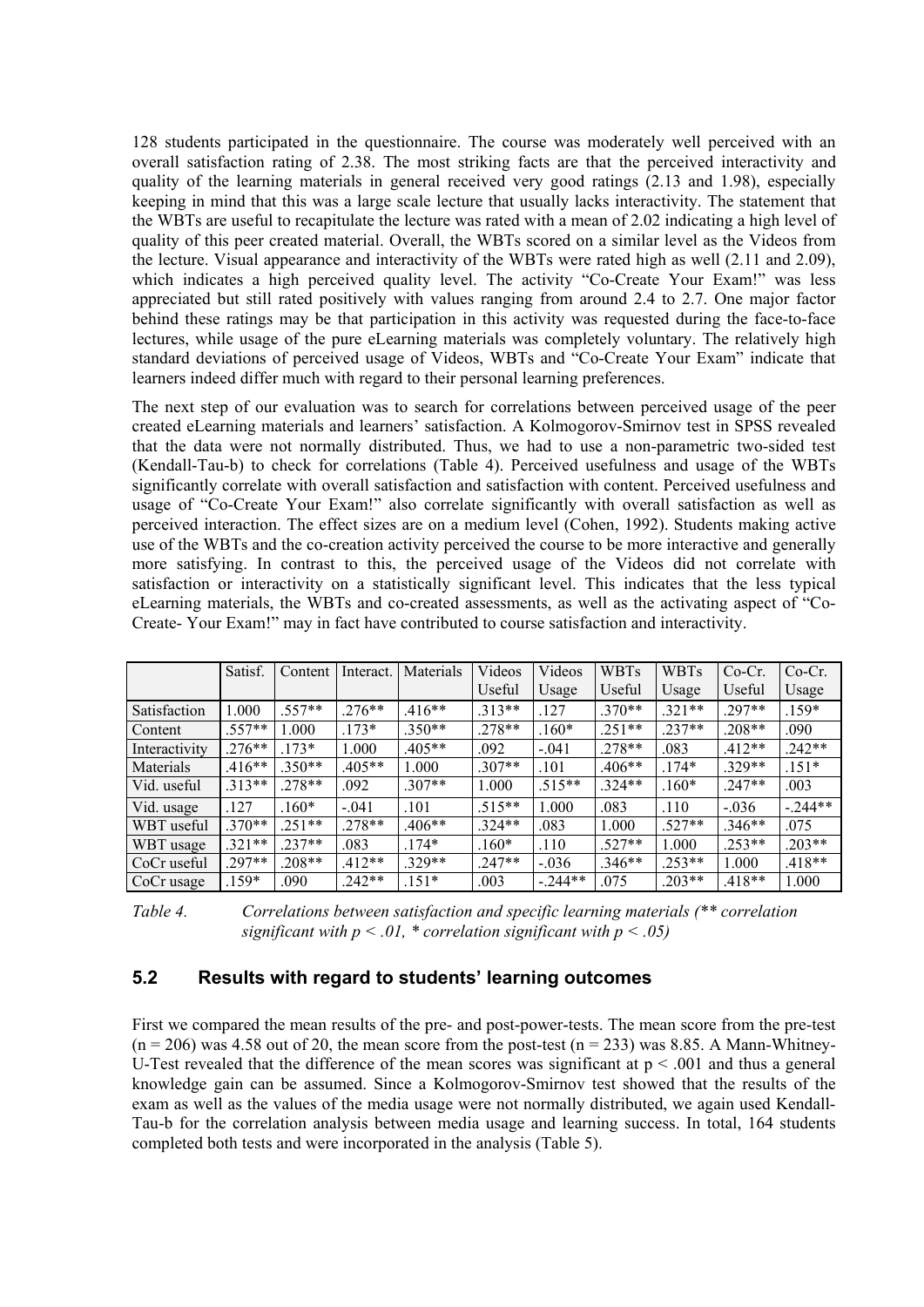The first line in the table contains the correlations between usage of the eLearning materials and actual learning performance. The Videos show a significant correlation of .151. WBTs usage is also significantly correlated to learning outcomes. However, the correlation is not as strong as the one for the Videos. The usage of the online assessment created in the "Co-Create Your Exam!" activity does not correlate with the learning outcomes on a statistically significant level. However, a value of .057 means that the results nearly reached significance, probably due to the fact that these tests only covered about half of the course. With regard to its practical implications the correlations can only be considered of small effect size with values slightly above .1 [\(Cohen, 1992\)](#page-11-6).

|                     |                  | Difference<br>Post-/Pre-Test | <b>Actual Usage</b><br>of Videos | Actual usage<br>of WBTs | Actual usage<br>$of Co-Cr.$ |
|---------------------|------------------|------------------------------|----------------------------------|-------------------------|-----------------------------|
| Difference Post-    | Corr. Coeff.     | 1.000                        | $.151**$                         | $.109*$                 | Assess.<br>.109             |
|                     |                  |                              |                                  |                         |                             |
| $/Pre-Test$         | $Sig. (2-sided)$ |                              | .006                             | .048                    | .057                        |
| Actual Usage of     | Corr. Coeff.     | $.151**$                     | 1.000                            | $.368**$                | $.327**$                    |
| Videos              | $Sig. (2-sided)$ | .006                         |                                  | .000                    | .000                        |
| Actual usage of     | Corr. Coeff.     | $.109*$                      | $.368**$                         | 1.000                   | $.320**$                    |
| WBTs                | $Sig. (2-sided)$ | .048                         | .000                             | $\cdot$                 | .000                        |
| Actual Usage of Co- | Corr. Coeff.     | .109                         | $.327**$                         | $.320**$                | 1.000                       |
| Create Assessment   | $Sig. (2-sided)$ | .057                         | .000                             | .000                    | $\overline{\phantom{a}}$    |

*Table 5. Correlations between eLearning usage and learning performance (\*\* correlation significant with p < .01, \* correlation significant with p < .05)*

# 6 Discussion of the results

The mean results of the questionnaire revealed that the peer created WBTs were well accepted and highly appreciated by students. Perceived usefulness, as well as interactivity and appearance, received high ratings, suggesting a huge potential of the peer created WBTs. These results are supported by the correlation analyses. Perceived usefulness and usage of the WBTs both strongly correlated with overall course satisfaction. The actual usage also correlated on a significant level with the learning performance, although this correlation was quite small and can hopefully be improved during the next semesters.

It may be even more surprising though that the activity "Co-Create Your Exam" and the multiplechoice test resulting from this activity also contributed to the learning experience. While the activity scored lower than the WBTs and Videos with regard to satisfaction, it was still positively rated. Perceived usefulness and usage correlated significantly with perceived interaction and general satisfaction. In addition, the usage of the co-created multiple-choice test also correlated with learning performance but slightly missed statistical significance. One has to keep in mind, however, that the test was only available for about half of the lectures, a fact that may have flawed the data to some degree. Still, the results are promising, especially keeping in mind that the integration of this activity was nearly neutral with regard to the instructor's resources. The results indicate that even a light weighted eLearning peer creation activity may contribute to learning satisfaction and success.

However, while both peer created eLearning materials proved to be valuable supplementary materials, all interpretations of the correlations need to be taken with consideration. These correlations are not necessarily the result of a direct causal relationship. It is possible to assume that students being more engaged in the WBTs as well as the "Co-Create Your Exam!" activity and test were more motivated than their companions and would have scored higher anyway. However, since students in the questionnaire stated that the materials were helpful in their learning process, we still assume that the peer created eLearning materials contributed to both satisfaction as well as learning performance.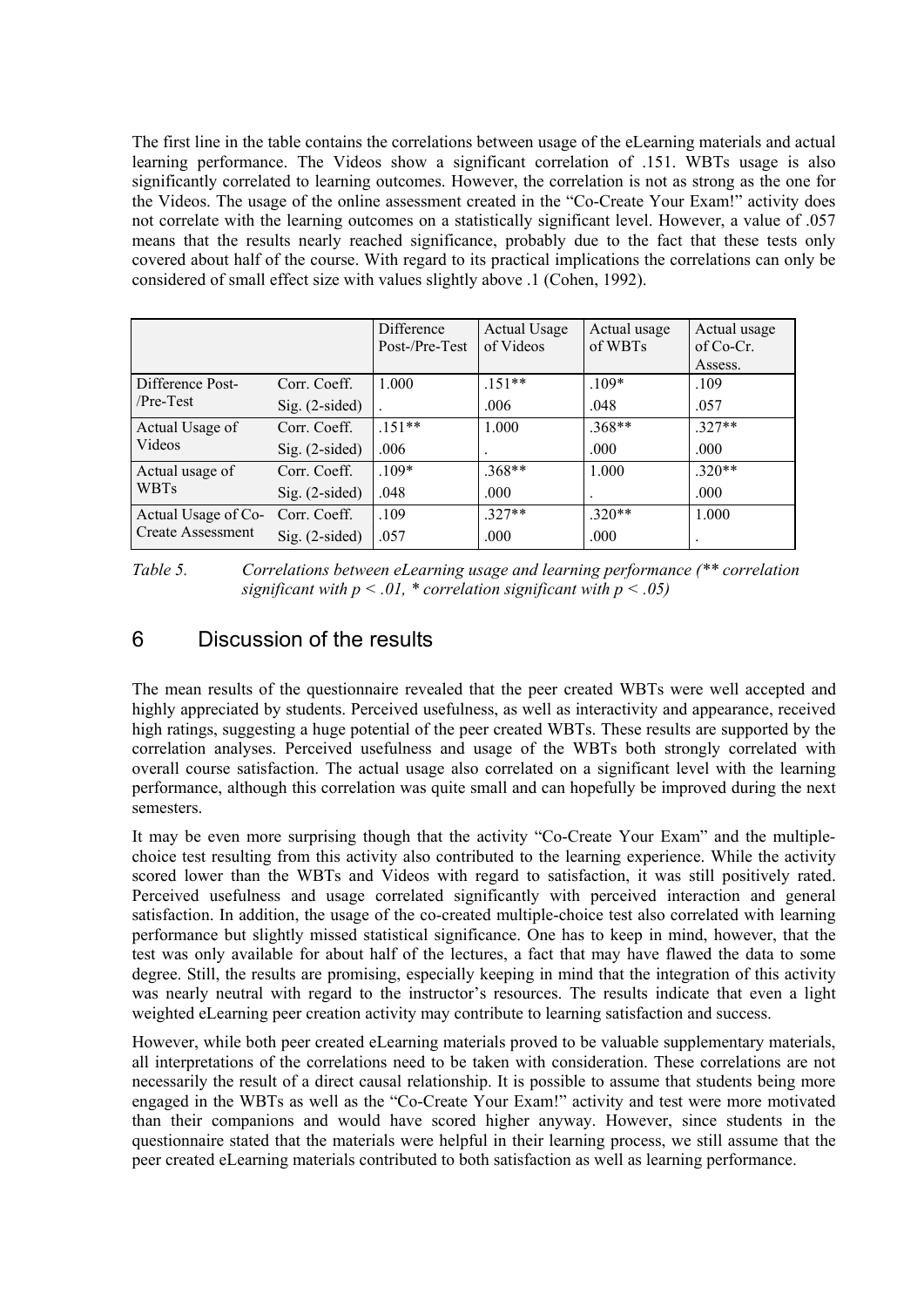# 7 Summarization, limitations and conclusion

This paper introduced two processes of peer creation. In the first process, students of a Web Engineering seminar created WBTs for their peers in a large scale lecture. In the second process, students created small multiple-choice items during each lecture which were made available as tests on the LMS. We evaluated these processes through satisfaction questionnaires, logs of the media usage and investigation of learning performance. The peer created eLearning materials were well received by students. Perceived usage of these materials significantly correlated with perceived interaction and overall satisfaction. Actual usage also correlated with learning outcomes. Thus, we were satisfied with the results of our first implementation. However, so far we have only adapted this process in IS courses. Results might differ with other target groups, especially those not confident with IT. These students might need other tools to create learning contents. Also, not all contents and learning goals might be suitable for being supplemented by WBTs or other peer creation processes. With regard to the missing rigorous experimental conditions, we cannot be certain of direct causal relations between usage of the material and satisfaction or performance. However, since the materials were generally perceived very well we can assume that correlations at least partially resulted from causal relations.

With regard to the resources necessary for implementation our results are similar to others stating that peer learning is time consuming in the beginning but cost-effective in the long term [\(Damon, 1984,](#page-12-4) [Topping, 1996\)](#page-12-23). While creating guidelines and IT-tools was indeed expensive, the supervision of the peer creation is less expensive for the instructors than creating all materials on their own.

Considering peer creation research and applications, our approach is less focussed on collaboration and the "wisdom of the crowds" phenomenon. Instead we implemented relatively strict structures, and relied on the interventions of an expert as measures of quality management, especially concerning the WBT creation process. Future research should investigate to what extend these expert interventions can be substituted by more peer interactions.

The WBT creation process we implemented is continually improved. We create new assignments, rework our guidelines and also try to improve our layout templates. Additionally, from time to time there are still flaws found and corrected. For this reason, we will have to further improve on the quality management process. It might make sense to reward students that find flaws in the WBTs and thus integrate the student community even more into the quality management process. We are also planning to have students create WBTs for more courses, maybe even outside the IS courses, to prove that the concept works in different domains.

# References

- <span id="page-11-0"></span>Alavi, M., Marakas, G. and Yoo, Y. (2002). A Comparative Study of Distributed Learning Environments on Learning Outcomes. Information Systems Research*,* 13 (4)**,** 404-415.
- <span id="page-11-3"></span>Auvinen, A. M. (2009). The challenge of quality in peer-produced eLearning content. eLearning Papers. Available: http://www.elearningeuropa.info/files/media/media21212.pdf
- <span id="page-11-2"></span>Blohm, I., Bretschneider, U., Leimeister, J. M. and Krcmar, H. (2011). Does collaboration among participants lead to better ideas in IT-based idea competitions? An empirical investigation. International Journal of Networking and Virtual Organisations*,* 9 (2)**,** 106-122.
- <span id="page-11-1"></span>Chang, Y. J., Chang, Y. S. and Chen, C. H. (2008). Assessing Peer Support and Usability of Blogging Technology. Third 2008 International Conference on Convergence and Hybrid Information Technology*,* 1**,** 184-189.
- <span id="page-11-4"></span>Clark, R. C. and Mayer, R. E. (2008). Learning by viewing versus learning by doing: Evidence-based guidelines for principled learning environments. Performance Improvement*,* 47 (9)**,** 5-13.
- <span id="page-11-6"></span>Cohen, J. (1992). A power primer. Psychological bulletin*,* 112 (1)**,** 155-159.
- <span id="page-11-5"></span>Cohen, P. A. (1981). Student ratings of instruction and student achievement: A meta-analysis of multisection validity studies. Review of Educational Research*,* 51 (3)**,** 281-309.